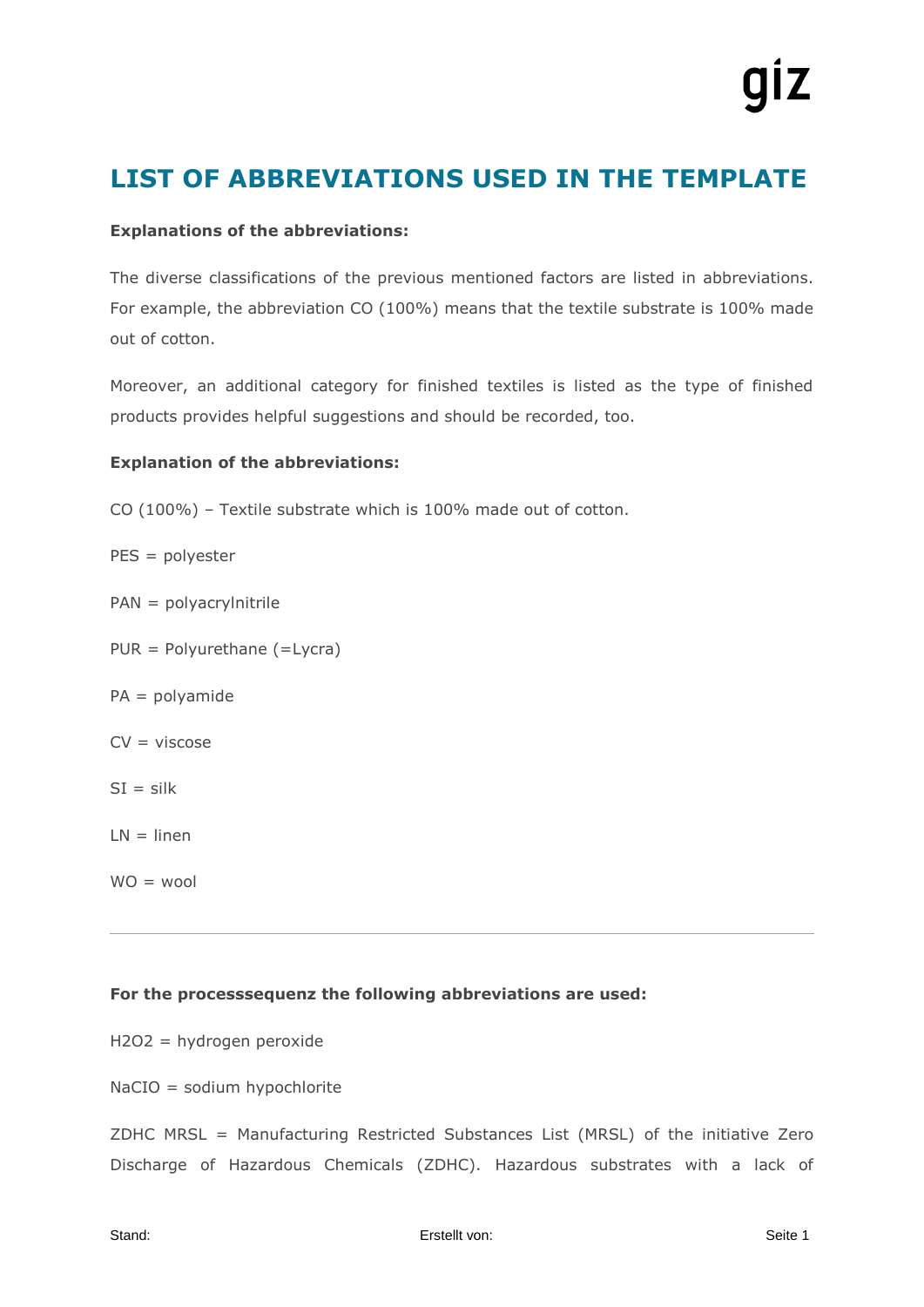substitutions are listed in the "ZDHC Research List". Pointed Lines are optional to add *additional processes.*

#### **Used abbreviations for Wastewater:**

DD = Direct Discharger (a factory discharges its wastewater after wastewater treatment into the public water)

ID = Indirect discharger (a factory discharges its wastewater into a regional or central wastewater industry which then discharges the wastewater into the public water)

WWTP = wastewater treatment plant

 $O_3$  = ozone (normally for bleaching)

NaCIO = sodium hypochlorite (normally used for bleaching which is not recommended because of toxic side products)

UF = Wastewater Cooling Membrane (a membrane process)

RO = reverse osmosis (activat. sludge membrane)

COD = Chemical Oxygen Demand (Accumulated parameters, especially for the wastewater pollution with organic substrates)

 $BOD<sub>5</sub>$  = Biochemical Oxygen Demand (Demand of Oxygen for bio-degraduable, organic substrates)

Total  $N =$  total amount of nitrogen (sum of all mineral and organic nitrogen compounds)

Total  $P =$  total amount of phosphor (sum of all mineral and organic phosphor compounds)

Total Cr = total amount of chrome

Total Cu = total amount of cupper

TSS = Total suspended solids